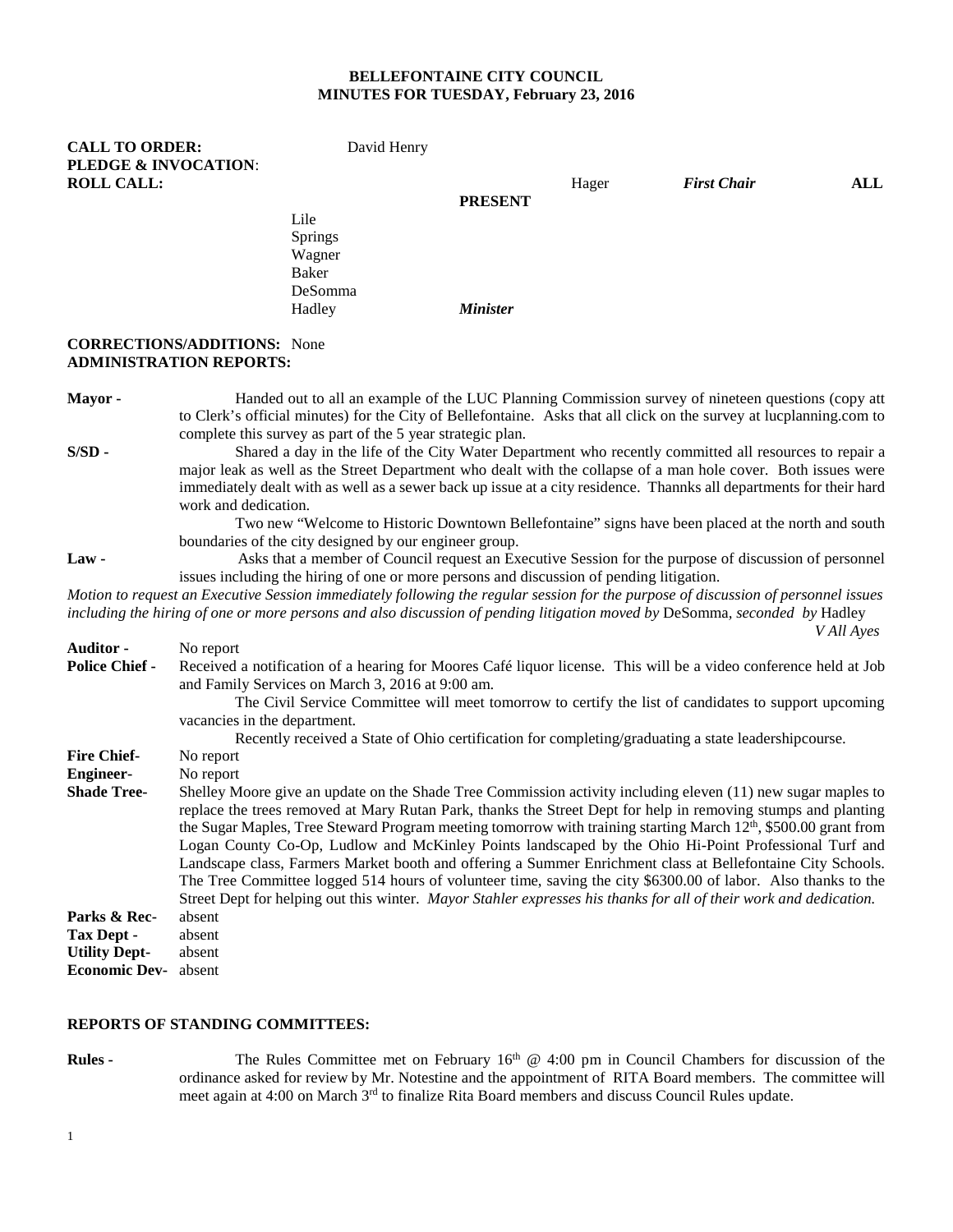| <b>Finance -</b> | Explained ordinance on the agenda. Handed out to all a copy of the Park Board meeting minutes.                                        |
|------------------|---------------------------------------------------------------------------------------------------------------------------------------|
| Utilities -      | Explained resolution on the agenda                                                                                                    |
| Safety -         | There will be a Civil Service Committee meeting at 9:00 am to certify the list of candidates for the Police                           |
|                  | Department.                                                                                                                           |
| <b>Streets -</b> | No report                                                                                                                             |
|                  | <b>Sidewalks, Curbs &amp; Parks</b> – Met with Mr. Myers and have received today, a check from DP&L in the amount of \$5000.00for the |
|                  | Myeerah water system. Registration Day is March $5th$ at 10:00am at the Bellefontaine Elementary School.                              |
|                  | Shared a pamphlet for Project Wild at Myeerah Nature Preserve for environmental education activities                                  |
|                  | for grades K through 12 on March $4th$ .                                                                                              |
| Audit -          | No report                                                                                                                             |
|                  |                                                                                                                                       |

**COMMUNICATIONS FROM CITIZENS:** Scott Wisniewski, 2713 County Road 29, here to ask permission to connect to city water at the recently purchased Molton Gas building. Mr. Notestine adds that the line is on the other side of the street and is not contiguous.

*President Henry assigns this to Mr. Wagner and the Utility Committee for further discussion.*

## **INTRODUCTION OF ORDINANCES:**

### **1. ORDINANCES FOR 1ST READING**

*Motion to remove R16-07 from the table and place back on the agenda moved by* Wagner*, seconded by* DeSomma *V All Ayes*

R16-07 A. A RESOLUTION APPROVING THE DRAFT SOLID WASTE MANAGEMENT PLAN (UPDATE 2016) OF THE LOGAN COUNTY SOLID WASTE MANAGEMENT DISTRICT. **UTILITY**

Adoption - Moved by Wagner, seconded by Baker V All Ayes

## **2. ORDINANCES FOR 2ND READING**

16-04 A. AN ORDINANCE ESTABLISHING AND PROVIDING FOR COMPENSATION FOR CERTAIN HOURLY EMPLOYEES OF THE CITY OF BELLEFONTAINE AND DECLARING AN EMERGENCY IN THE CITY OF BELLEFONTAINE, OHIO. (2016 CLERICAL WORKERS PAY ORDINANCE) **FINANCE**

| 3RR-      | Moved by Baker, seconded by Hadley | V All Aves |
|-----------|------------------------------------|------------|
| Passage-  |                                    |            |
| Adoption- |                                    |            |

16-05 B. AN ORDINANCE ESTABLISHING AND PROVIDING FOR COMPENSATION FOR CERTAIN SERVICE EMPLOYEES OF THE CITY OF BELLEFONTAINE AND DECLARING AN EMERGENCY IN THE CITY OF BELLEFONTAINE, OHIO. (2016 SERVICE WORKERS PAY ORDINANCE) **FINANCE**

| $3RR-$    | Moved by Baker, seconded by DeSomma | V All Ayes |
|-----------|-------------------------------------|------------|
| Passage-  |                                     |            |
| Adoption- |                                     |            |

16-06 C. AN ORDINANCE MAKING PERMANENT APPROPRIATIONS FOR CURRENT EXPENSES AND OTHER EXPENDITURES DURING THE FISCAL YEAR ENDING DECEMBER 31, 2016, AND DECLARING AN EMERGENCY IN THE CITY OF BELLEFONTAINE, OHIO. **FINANCE**

3RR- Moved by Baker, seconded by DeSomma V All Ayes Passage-Adoption-

## **3. ORDINANCES FOR 3RD READING**